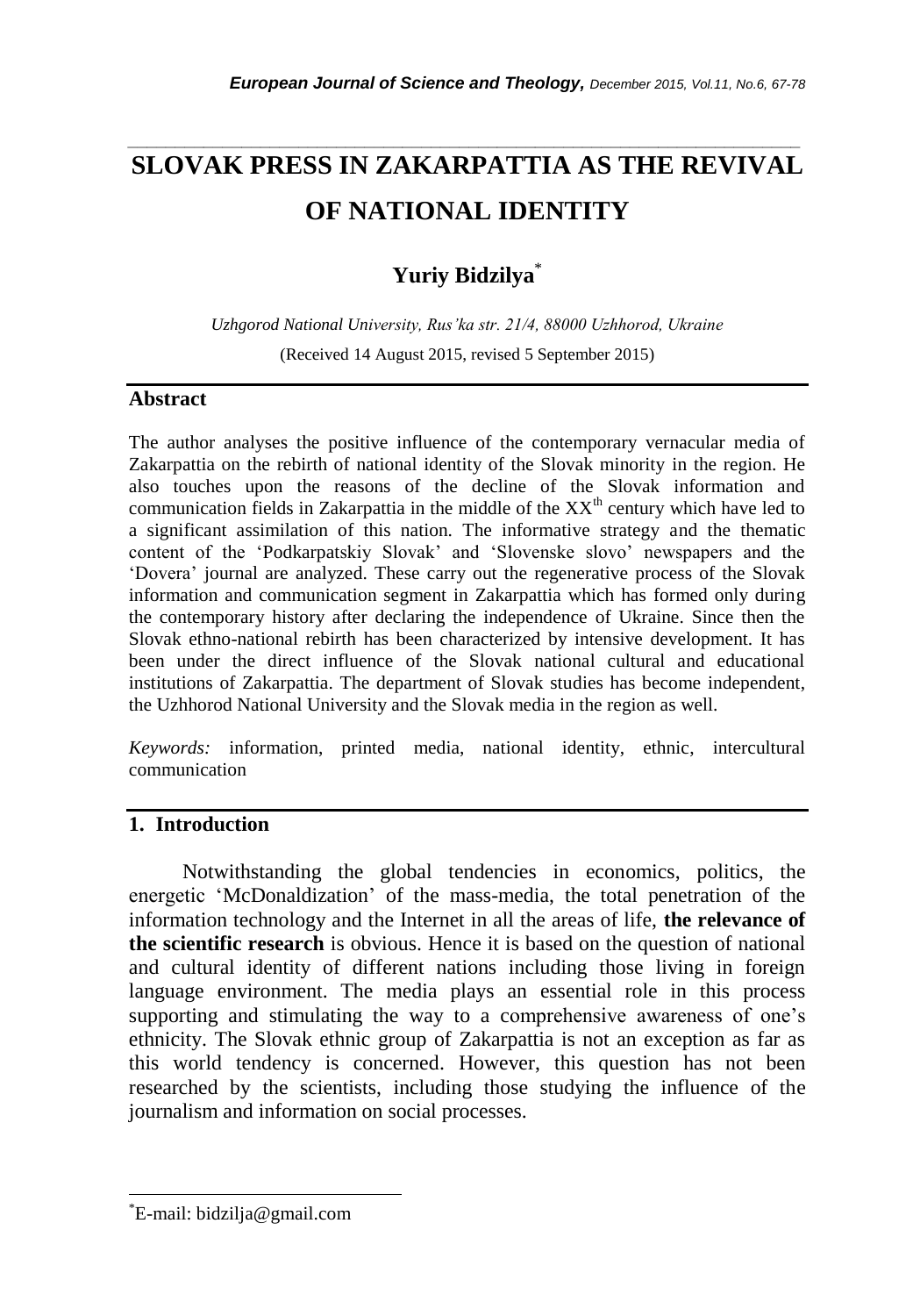#### **2. Analysis of scientific sources and publications**

The main aspects of the problem of identity have been studied by a great number of scientists. The first scientists to process the problem of identity were from the West, among them E. Erickson [1, 2], Ch. Taylor [3], A. Giddens [4], P. Ricœur [5], A. MacIntyre [6], J. Habermas [7], R. Robertson [8], Z. Bauman, M. Castells, N. Luhmann, A. Smith [9] and others. The scientists of the postsocialist era took an active part in researching the problem of national identity after the fall of the communist ideology. Ukrainian and Slovak scientists are not the exception in this matter. H.A. Zaichenko [10], T.S. Voropay [11], O.M. Korh [12], P.I. Hnatenko [13], L.Y. Vasylyk [14] were among Ukrainian researchers who investigated this. The publication of "National identity and its historical profile in the Slovak community", a book by a Slovak researcher Milan Stanislav Ďurica has become a scientific event [15]. However, the problem of the influence of the mass-media on the development, transformation or rebirth of national identity still remains a in the focus of scientific interest.

The following methods were used during the research: discourse, comparative historical, complex and quantitative analysis combined with the methods of generic scientific knowledge - analysis, synthesis, deductive and inductive, system and historical. Methodologically we rely on principles of social constructivism.

#### **3. Results and discussion**

The Slovak periodical press in Zakarpattia meets the informative needs of one of the smallest ethnic groups of the region. Two main newspapers: "Podkarpatskiy slóvak" (PS) and "Slóvenske slovo" (SS) and a journal – "Dóvera" (D) along with the vernacular radio and television programmes broadcasted by "Tysa – 1" of the Transcarpathian Regional Television and Radio Company meet the media demands of the Slovak ethnic group of Zakarpattia. The essence of our scientific hypothesis lies in the following: the Slovak media of Zakarpattia were analyzed by the help of publications, which popularize both the ethnic group and the social-cultural identifications. Media stimulate the national identity of the Slovaks and contribute to the rebirth of ethnic self-awareness among the Slovaks of Zakarpattia. With the help of information, including media, identification covers dynamic, processual aspects of the formation of identity. It was Erikson who made an attempt to correlate both terms. He wrote that the development of identity lies in the synthesis of the identification [1, p. 12; 2, p. 6]. The process of reanimation of ethnic identity among the Slovaks of Zakarpattia induced them to create an own media-product, in return the massmedia among their usual functions, perform the role of the spokesman and propagandist of this identity among a wide range of readers today.

According to the All-Ukrainian population census (2001), the Slovak minority in Zakarpattia makes up 5695 person which is 0.5% of the total population of the region. The number of Slovaks decreased in 2001 compared to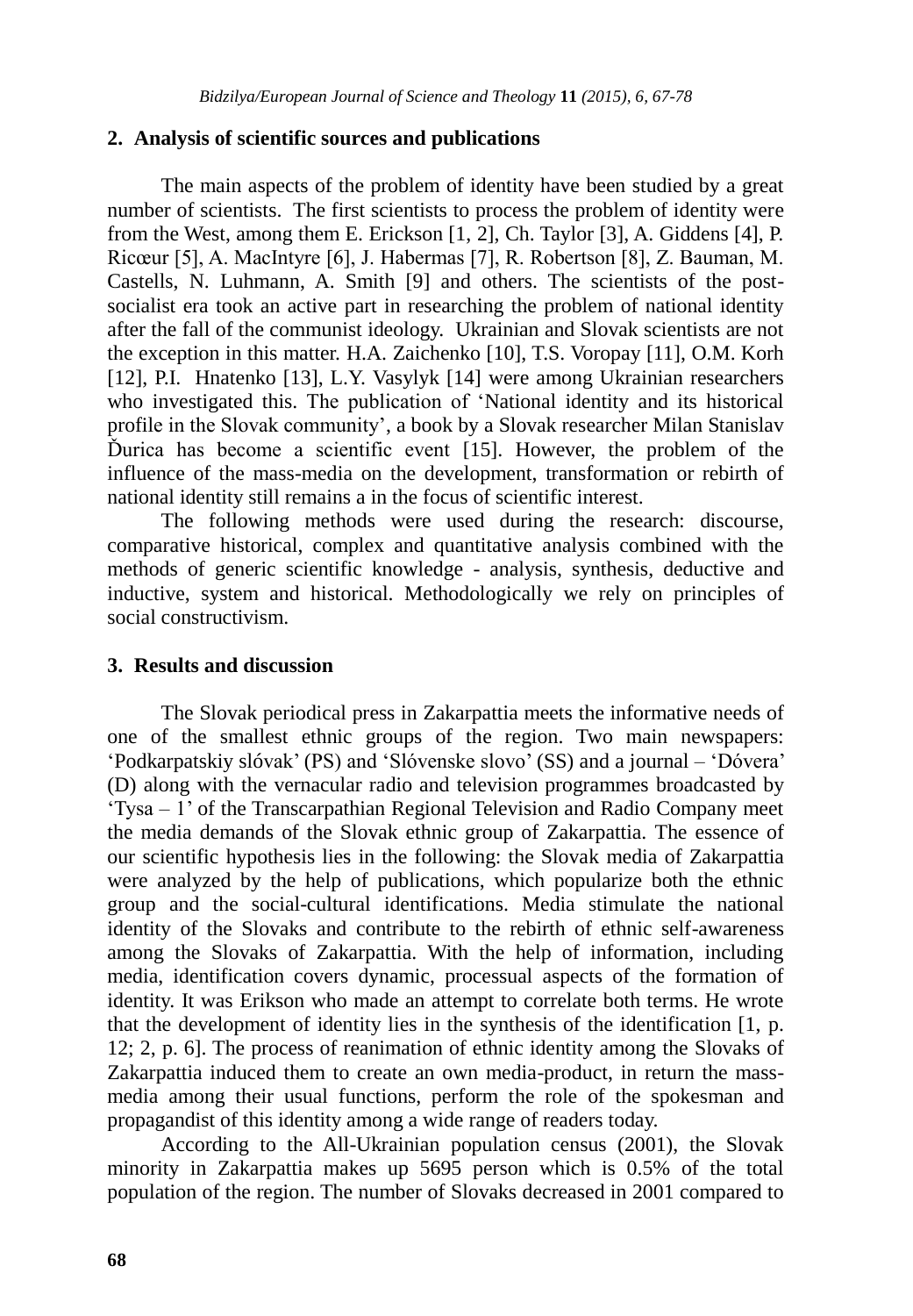that of 1989. This fact can be explained by the emigration of a number of Slovaks to Slovakia or other EU countries. According to the last census, almost 90% of all the Ukrainian Slovaks as the sixth largest nation reside in Zakarpattia. Nearly half of the Slovaks of Zakarpattia (2.500) resides in Uzhhorod and makes up 2.2% of the population (3.3% – in 1989, 12% – in 1959). Here they cede in quantity only to Ukrainians, Russians and Hungarians. Approximately 1200 (1.6% of the population) Slovaks reside in the Uzhhorod district. Smaller groups of the Slovak ethnic group reside in the Svalyava district (400 people), Velykobereze, Irshava, Perechyn districts (300 people), Mukachivo district (200 person). 702 Slovaks reside outside Zakarpattia, including 83 people in Kyiv, 81 in the Rivne region, 66 in Lviv region and 61 in Dnipropetrovsk region. It is interesting that only 43.9% of Slovaks of Zakarpattia recognize their national language as mother tongue, while 42.1% recognize Ukrainian, 1.8% Russian and 12.2% other languages [16].

There are two main reasons why Slovaks appeared in Zakarpattia. Firstly, this region is "a peculiar historical and geographical area of the Ukrainian ethnic group, located in the zone of ethnic and political border with Romanians, Hungarians, Slovaks and Poles" [17]. Therefore a number of Slovaks of Zakarpattia have initially resided the Eastern border area, neighbouring with the representatives of the Ukrainian ethnic group which made up the majority of the region. The ethnic groups periodically comprised part of different governments during the period from the  $X^{th}$  – the beginning of the  $XX^{th}$  century. Secondly, a part of Slovaks moved to the inlands of Zakarpattia (mostly from Liptovský Mikuláš District) as lumberjacks and metallurgists in the first decades of the XVIII<sup>th</sup> century. Thus, Slovak minorities have been formed in Velykyi Bereznyi, Perechyn, Tur'i Remety, Onokivtsi, Polyans'ka Huta, Kamyans'ka Huta, Storozhnytsya, Dravtsi, Serednje, Antonivka, Uzhhorod, Mukachevo, Rodnykova Huta, Dovhe, Kushnytsya, Lysychovo. The number of Slovaks in Zakarpattia has been quickly increasing since "there were from 9 to 14 children in each family" [17, p. 148]. However it is hard to tell the real number of the Slovak ethnos in Zakarpattia of that time, because even during the first Czechoslovak Republic the censuses (of 1921 and 1930) mentioned Slovaks and the Czech under one common name – Czechoslovaks.

The information and communication along with the cultural, educational and legal situation of the Slovaks of Zakarpattia has changed several times during the  $XX<sup>th</sup>$  – the beginning of the  $XXI<sup>st</sup>$  century. Thus, Slovaks together with Czechs belonged to the core-state ethnic groups and occupied the leading positions in the newly-established Czechoslovak Republic. They extended their possibilities concerning vernacular communication and education. As early as in 1921 there were 17 Czechoslovak schools in Zakarpattia and in 1938 – 188 additional schools were opened in Ukrainian villages. The teaching process was mostly conducted in the Czech language but individually some subjects were taught in Slovak. The Slovaks" situation changed when Hungary occupied Zakarpattia in 1939 [17, p. 148]. The Hungarian government eliminated all the Czechoslovak schools. No Slovak school or class was opened during the USSR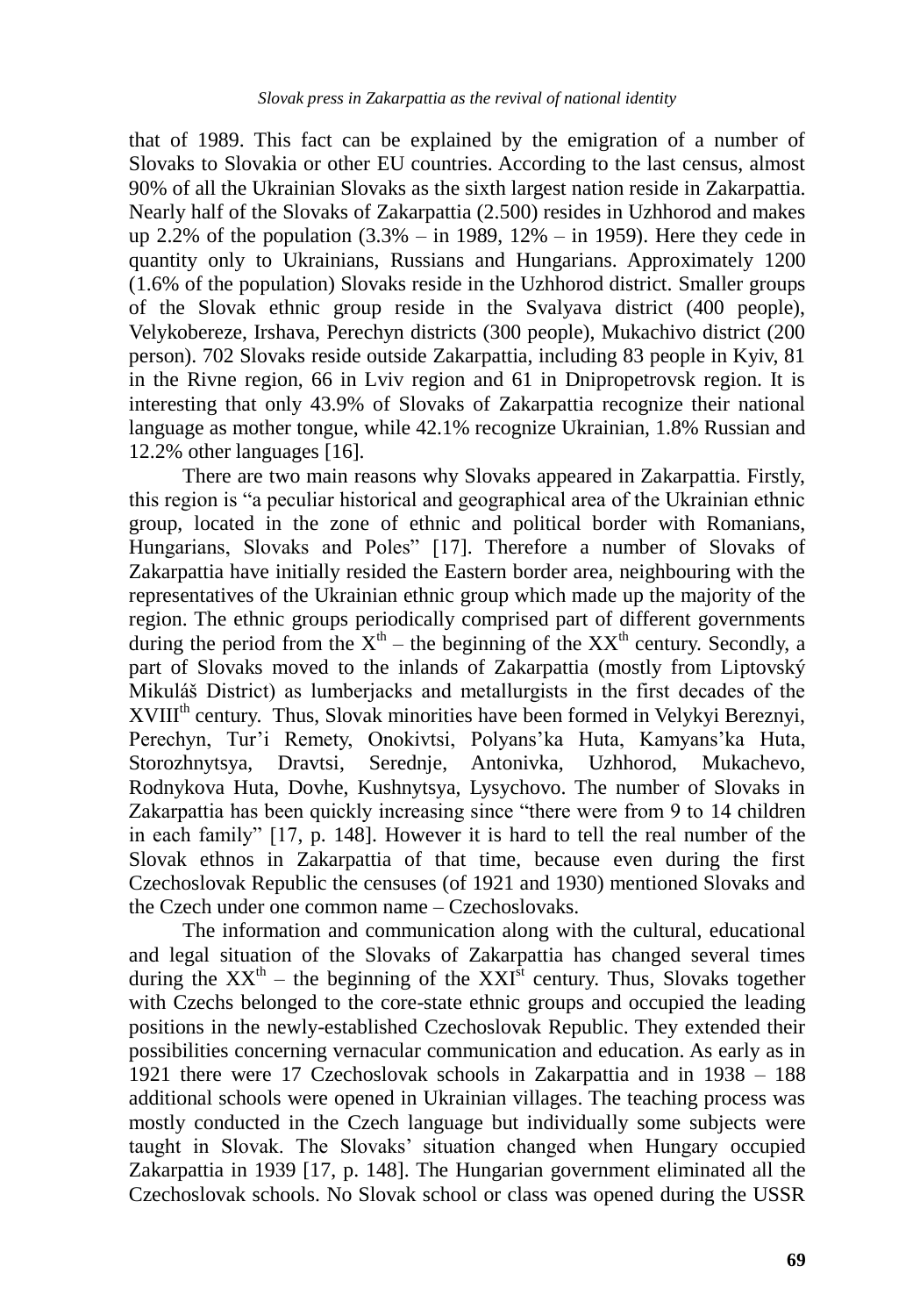rule in Zakarpattia (1944–1991) either [18]. At the same time the Soviet government tried to worsen the situation of the Slovaks of Zakarpattia. Hence, for example, in the "Protocol to the Treaty between the Czechoslovak Republic and the Union of Soviet Socialist Republics concerning the Trans-Carpathian Ukraine' of 29.06.1945, the following was stated: "... persons of Slovak and Czech nationality living (having their permanent residence) in the territory of the Trans-Carpathian Ukraine shall be entitled to opt for citizenship of the Czechoslovak Republic…persons of Ukrainian and Russian nationality living in the territory of Czechoslovakia (in Slovak areas) shall be entitled to opt citizenship of the Union of Soviet Socialist Republics" [19]. The local government tried to fight back the free choice of citizenship. Meanwhile the Ukrainian families who did not want to live in the USSR began to leave for the neighbouring country pretending to be Slovaks of Zakarpattia. According to the lords" main argument the residents of Zakarpattia who were Greek Catholics could not be Slovaks.

Ever since, the attempts of the Slovak minority to migrate have not ceased. "The Slovaks have left some settlements entirely. Their departures to the homeland became more frequent in the 1980s when the borders got more "transparent" and when the social-political crisis gained actuality, both in the world and in the Soviet empire" [17, p. 150]. Although the so-called "Slovak issue' was 'closed' by the government as early as "in 1945-1947 when all the Slovak schools, social-political organizations, newspapers and journals were also closed; all forms of national-political and religious life were eliminated" [17, p. 150]. Of extreme repression were characterized the actions against the Church; till the 1950s conducting services in Slovak was prohibited, all Slovak churches were closed and turned into stores, gyms, clubs, etc. during the 1960s [20].

The process of the denationalization of the Slovak ethnos was sped up by the restriction in the usage of the mother language. It resulted in the fact that in 1989 only 35% (2555 person) out of 7329 ethnic Slovaks of Ukraine stated Slovak as their mother language while  $33\%$  (2433) – Ukrainian, 26% (1890) – Hungarian, 5.3% (388) – Russian, 0.7% (53 person) – other languages. For example, the census of 1979 fixed 8200 Slovaks in the territory of our country, 42% (3464) of which considered Slovak, 28% (2309) Ukrainian, 4% (316) Russian, 26% (2107) some other languages as their mother language. However, the number of Hungarian-speaking Slovaks was not fixed during this census. The assimilation process slowed down after the announcement of the Independence of Ukraine when a certain Renaissance began among the ethnic groups of Zakarpattia. A significant number of Slovaks still immigrated to their historical motherland at that time taking advantage of the fall of the Iron Curtain in the USSR. Thus, according to the last census (2001) the number of Slovaks has decreased by 2505 person in comparison with the census of 1979. The number of those who considered Ukrainian as their mother language as a percentage of has increased to 41.6% (2369) while those stating Hungarian has decreased to 11.3% (644) [*The distribution of the population by nationality and*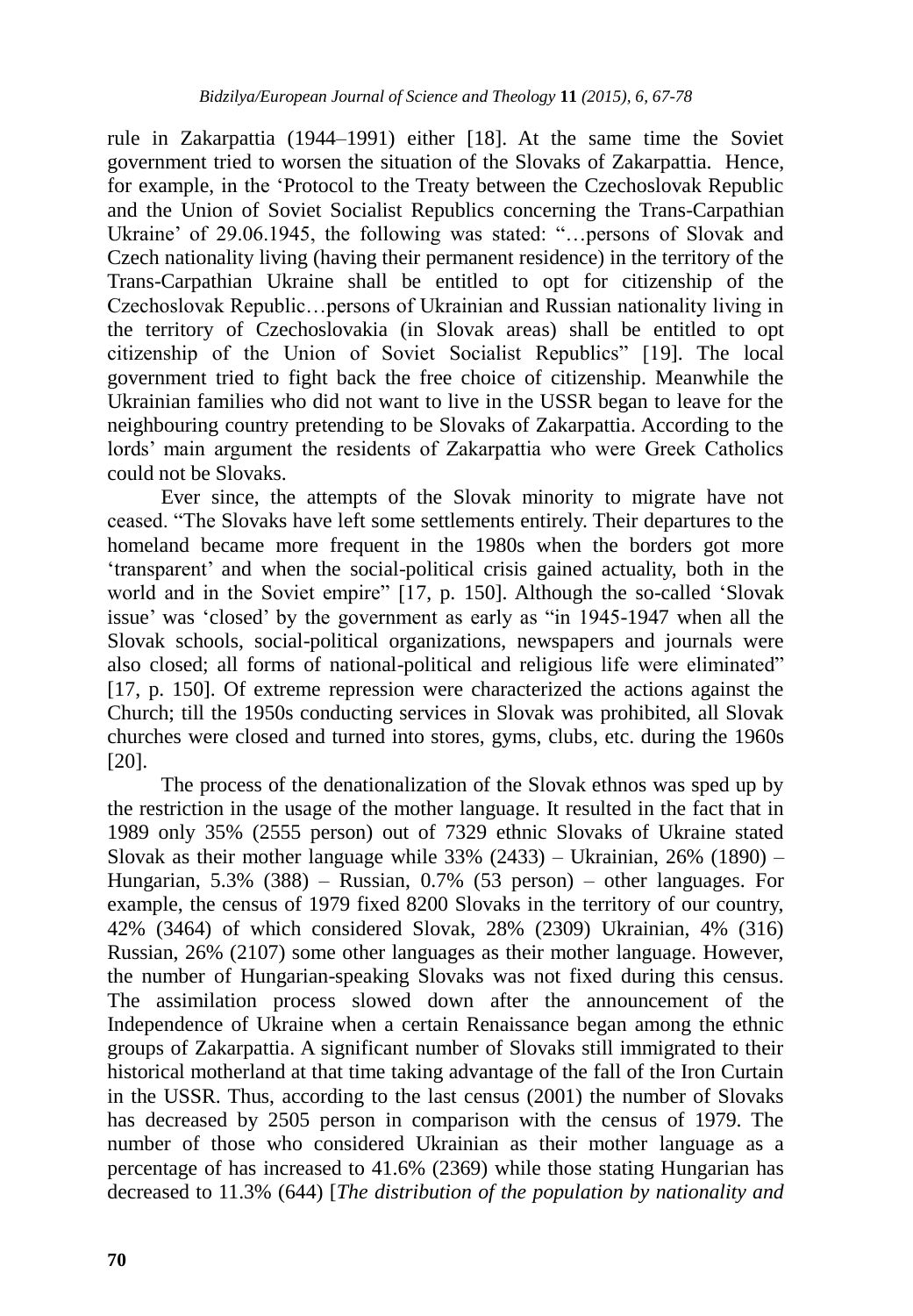*the native language, according to the 2001 census. Transcarpathian region. Every population. Table 5.1. Resident population. Absolute information*, Current Archive Transcarpathian Regional Department of Statistics].

The assimilation tendencies among the Slovak minority were intensified by the adverse information landscape, the intrusive propaganda of the Soviet lifestyle as the only just, false national-cultural policy aimed at creating the surrogate Soviet internationalist person. Although the assimilation processes among the Slovaks of Zakarpattia also connected with objective reasons like: "the closeness of the Ukrainian and Slovak languages, the education of Slovaks predominantly in Ukrainian schools, lasting coexistence between Ukrainians and Slovaks and the absence of ethnic, religious and politic conflicts between them, the closeness of cultural and household traditions along with festive and ritual culture and folk art" [17, p. 151]. In addition, the fact that for the last decades the ethnic group has not been living apart, but among Ukrainians can be named as a significant reason of using Ukrainian in Slovak environment. It led to tight contacts with the latter, furthermore, even resulted in interethnic marriages. Thus, for example, only 20 families out of 90 are entirely Slovak, while 70 are Ukrainian-Slovak in the village of Tur'i Remety [21].

Modern journalism acquires more institutional features of subject formation and consolidation of national identity and regulation of the intercultural. The regeneration of the Slovak information and communication segment in Zakarpattia has been intensified after the announcement of the Ukraine Independence. Since then it has been directly influenced by the national cultural and educational institutions, by the re-established faculty of Slovak Philology at Uzhhorod National University and by the Slovak mass-media of the region. It is worthwhile mentioning that the importance of the ethnic periodical press, as the instrument of regulating the national and cultural policy, has been increasing more and more recently.

The process of the decline of the vernacular information and communication field of the Slovaks of Zakarpattia has been conditioned by several other problems except the invasive aspects of the Soviet policy. Firstly, to adapt completely and socially in the Ukrainian environment and to achieve future perspectives in employment, Slovaks have adjusted to the new communication environment themselves. Secondly, the minimal vernacular information need of the minority has been met by the closeness of the Slovak border. Thus it receives radio and television signals from the East Slovak district.

The information and communication element of the national rebirth of the Slovaks of Zakarpattia, unlike other ethnic groups" of the region, has for a long time been weak even after Ukraine declared its Independence. For example, except the 5 newspapers which have been printed till 1991 in the region, there appeared about ten more, registered by cultural and educational or scientific institutions and by individuals as well [12]. "Pidkarpatskyi Slovak" ("Podrarpatský slovák") being the first periodical publication during the era of independence appeared only in 1999 in Zakarpattia. The newspaper was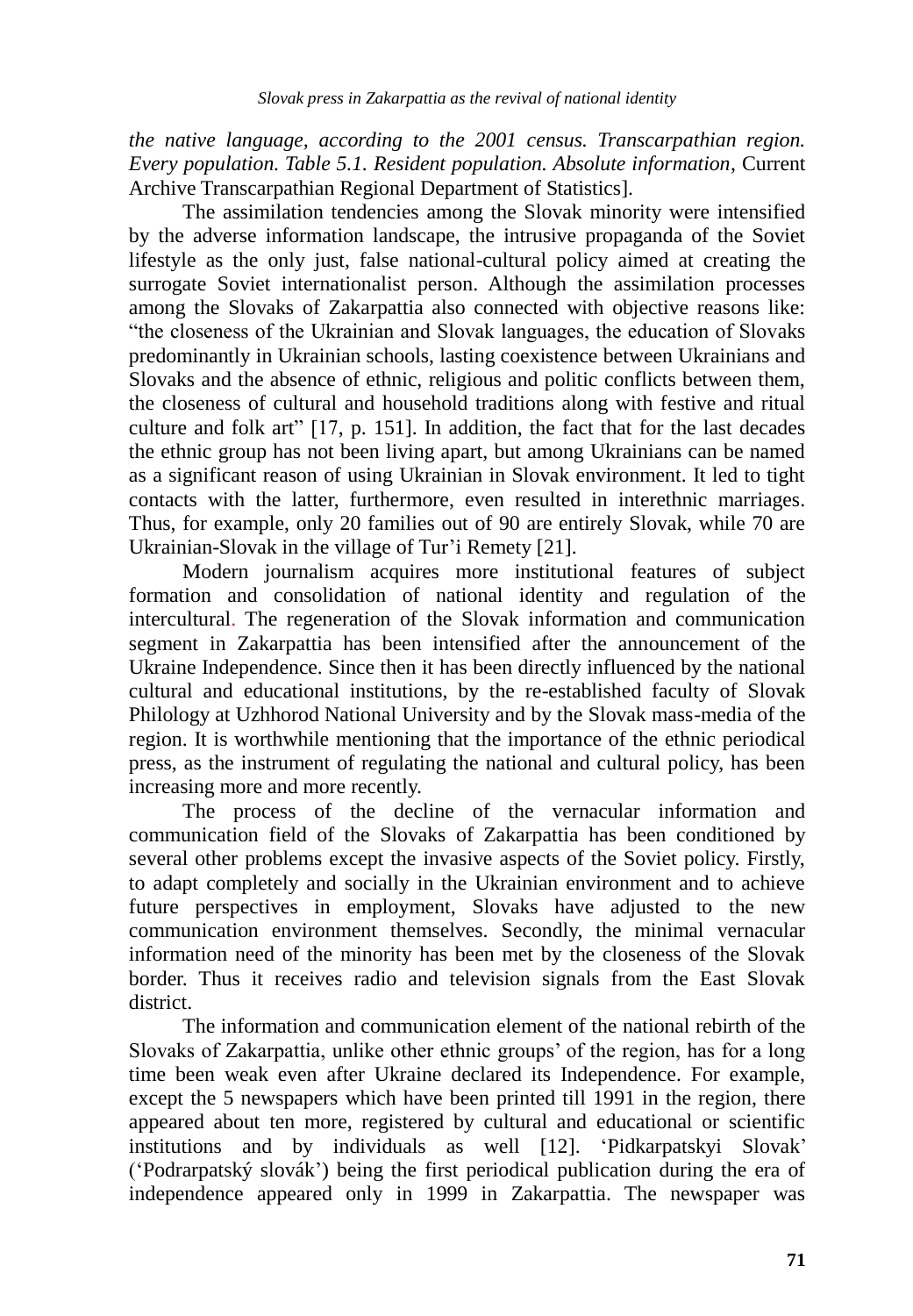established by the "Matica slovenská" cultural and educational organization, its head – Jozef Hajniš has been fulfilling the position of Editor-in-Chief ever since the establishing. According to its periodicity PS is a monthly with a circulation from 500 to 1500 copies. The circulation was lower or higher depending on the financial situation of "Matica slovenská". The quality and colour also depended upon the fortune of the newspaper: the publication might be full-coloured or black and white.

The public and politic quarterly 'Dovera' ('Dôvera') appears in Zakarpattia in 2000. It was established by the cognominal Organization of Slovak women in Zakarpattia. Unlike PS this edition is published in two languages – Ukrainian and Slovak – and full-coloured printed. Nataliya Herceg-Pash, Editor-in-Chief submits her own column in almost every edition.

On 16 April 2012 the presentation of one more newspaper – "Slovatske slovo" ("Slovenske Slovo") – took place in the Press Club of Uzhhorod. The newspaper was published by the 'Slovak information agency in Ukraine' ("Slovenská informačná agentcia na Ukraine") and was established by the Institute of the Slovak intelligence of Zakarpattia (head – Eric Horvat). The aim of the agency is to inform the citizens about the cultural and social events of the life of Slovaks in Ukraine and beside its borders. The publishing of the quarterly "Časopis Slovakov" has to facilitate the highlighting of such events.

The presented first edition of SS mainly contained articles of lecturers and students of the Faculty of the Slovak Philology and Department of Journalism of the Uzhhorod National University and pupils of Slovak – Ukrainian secondary school No. 20. The main editor of the prime edition was Dr. Pavlo Chuchka junior - a well-known businessman and patron of Zakarpattia. The establishers' plans are quite ambitious: publishing 8-paged, full-coloured monthly including information in Slovak, Ukrainian and Czech. Circulation – 1000 copies. No such editions exist actually in Ukraine or Slovakia. According to the plans of the publishers the newspaper is expected to have utility functions as well – to be educational and practical facilitating professional growth for students of Slovak and journalism studies.

On the behalf of the Institute of the Slovak intelligence of Zakarpattia an application of estimation was presented and a petition was sent to the Slovak government. It concerned sponsorship of the edition and the support of the site of the Slovak information agency in Ukraine. However, the newspaper is still being published by the establishers. It is worth mentioning that the newspaper is being printed so to be interesting not only for ethnic Slovaks but for all residents of Zakarpattia, along with the residents of Kyiv, Rivne, Lviv. The journal contains such topics as: 'Culture', 'Our education', 'Slovaks in the world', 'Legislation news', 'Child page', 'Chalamada' (salty meal), 'Humor', etc. Among the further plans of the editorial board are the extension of the partnership with the periodical publications of Slovakia:  $\angle Zivot$  – 'Life', 'Plus 7 dni" – "Plus 7 days", "Korzar" – "Corsair", "Vychodoslovenske novyny" – "East Slovak news" and television channels (TV Zenplin, TV Markiza, TV Joj) along with training of the members of the editorial board and journalists in Slovak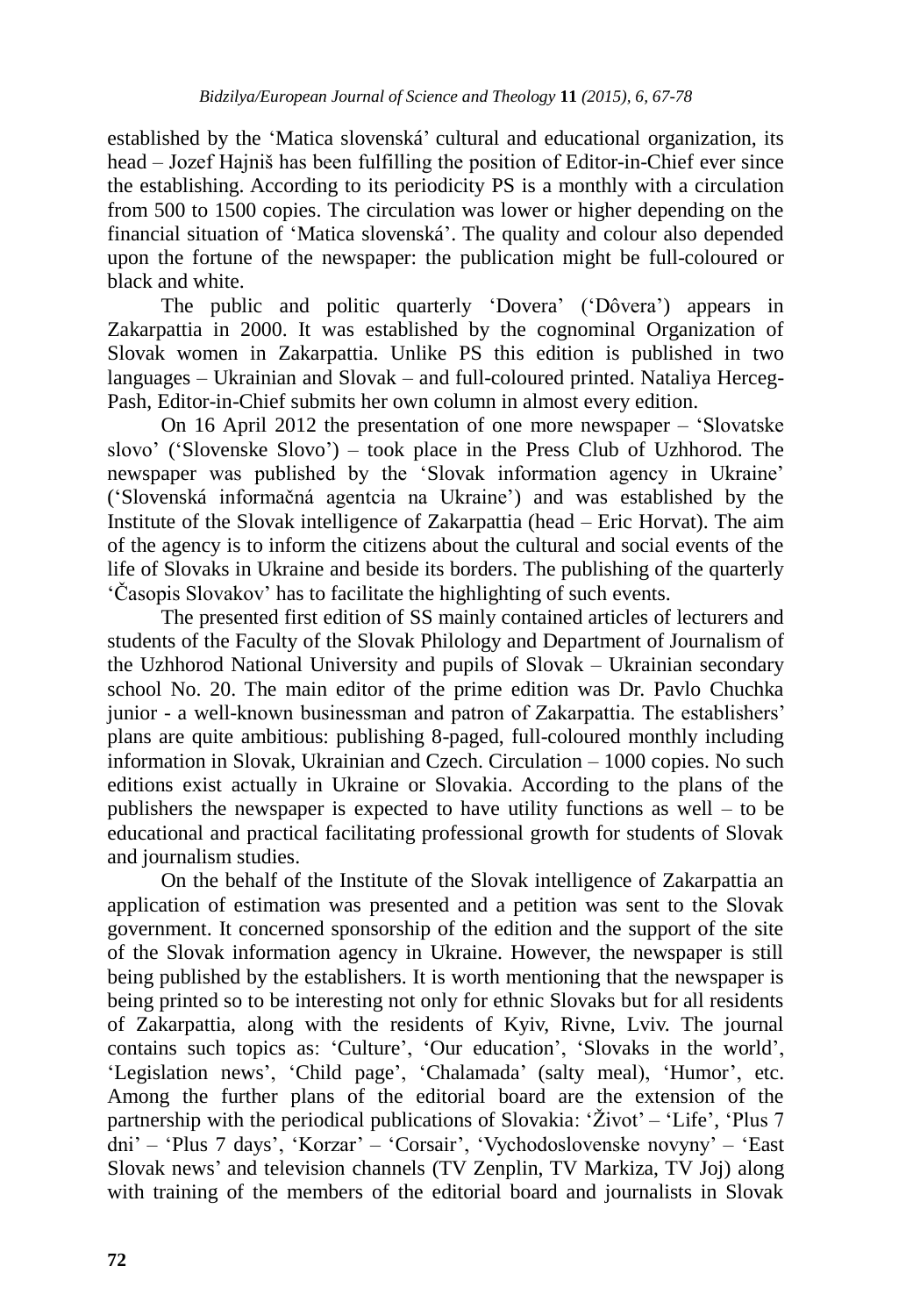mass-media [*In Transcarpathia began to be published the newspaper' Slovenske slovo"*, Site Evropeyskogo medіa center, <http://www.mediacentr.info/> The\_newspaper\_Europa\_Center/v-zakarpate-stala-vyhodit-gazeta-slovenskeslovo\_\_35782, accessed on 13 March 2015].

We note in passing that the Slovak periodicals of Zakarpattia raise most of the urgent problems of the region on the content level. Hypothetically, they are to meet the most versatile tastes of different segments of society according to the audience level: from nationally and culturally. The editorial board does not focus on any party which makes possible to touch upon any subject. Thus the Slovak periodicals have joined the process of creating the multisystem media of the region, because most of the printed media of Zakarpattia could have been called a single system before the declaration of the independence considering their ideological direction.

However, the appearance of these periodicals gave an access to vernacular information for the local Slovaks extending the multilingual information spectrum of Zakarpattia. It also made a significant contribution to the strengthening of the process of national identity. The following, problems on the pages of the Slovak periodicals, facilitated this process: 1) persecution of the representatives of the ethnic minority and applying of repressive and punitive policy by the Soviet totalitarian regime; 2) the tragic fate of the Slovak national, cultural and spiritual heritage which remained in the Soviet regime; 3) the rebirth of the national schooling and science; 4) rehabilitation of repressed Slovak cultural and religious doers; 5) the function of journalism and national culture in the process of forming identity and ways of overcoming the crisis of identity with the help of mass media. It is important to emphasize that in their media all the Slovak periodicals follow the principle of positive intercultural communication.

While speaking about the process of rebirth of national identity of Slovaks via their periodicals, we cannot omit the problem of cultural memory of this ethnos; however it has not been entirely lost but is quite forsaken. For example, the PS newspaper has been actively publishing articles about national and spiritual folk traditions of Slovaks, the doers of Slovak literature, culture and religion ever since its establishment. As the newspaper is aware of the fact that the history does not disappear without trace but supports the connection with today, it addresses to the readers purposefully and constantly and accentuates on the importance of the link with the historical motherland in the articles devoted to ethnic and cultural subjects: "Spomienka na Slovenský Betlehem 2009" ("Remembering the Slovak vertep 2009", PS, January 2010, P. 1), "IX. Reprezentačný fašianový ples zakarpatských slovakov' ('Presentation of the  $9<sup>th</sup>$ Easter Ball of Slovaks of Zakarpattia', PS, February 2010, P. 2), 'Zimné prázdniny na Slovensku" ("Winter Holidays in Slovakia", PS, March 2010, P. 3), "Vel"konočne symboly" ("Easter symbols", PS, April 2010, P. 4), "Zlatý Slavik – 2010" ("Golden Slavik – 2010" (Children"s Festival of Slovak folk songs in Serednie Uzhgorod district), PS, May 2010, P. 5), "Škola v prirode v Tatranských Matliaroch" ("School in nature in Tatranské Matliare", PS, June 2010, P. 6), "XI.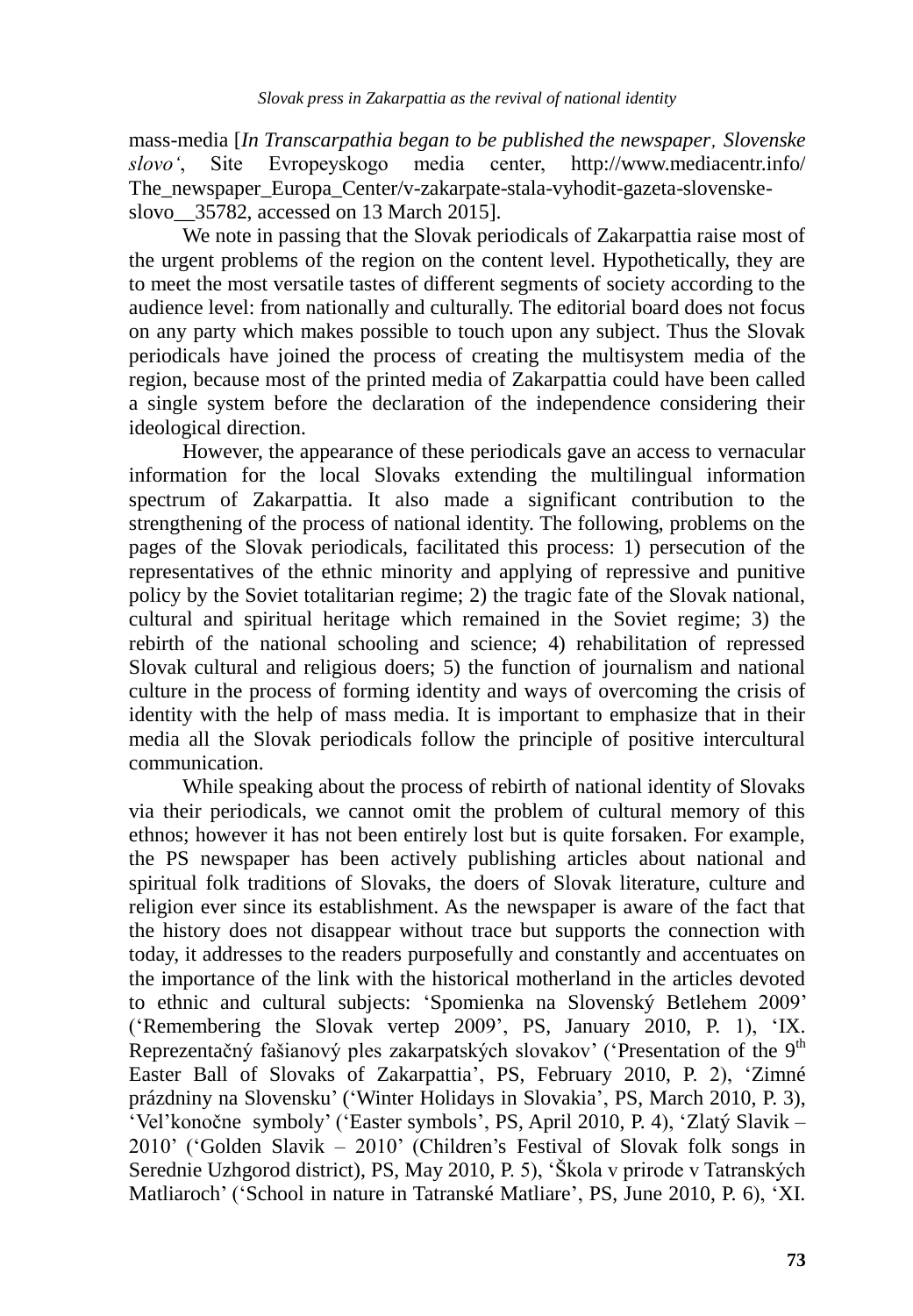Matičný svetový festival slovenskej mládeže<sup>,</sup> ('11<sup>th</sup> World festival of Slovak youth", PS, July 2010, P. 7), "Dakovná svätá OMSA o. Petra" ("Thanksgiving to Fr. Petro", PS, August 2010, P. 8), "Tradičná slávnost' slovenského l'udového umenia – Slovenská veselica 2010 na Ukrajine' ('Traditional celebration of Slovak folk art – "Slovak-2010 fun"", PS, September 2010, P. 9), "MONS. biskup Jan Vojtaššák v Hlbokom na Zakarpatskej Ukrajine" ("Bishop Jan Vojtaššák in Hlyboke in Ukrainian Zakarpattia", PS, September 2010, P. 10), "Seredñanska slovenká na medzinánrodnom folklornom festivale" ("Seredñanska slovenká" at the international folklore festival", PS, July 2012, P. 7).

Subjects included in the newspaper are of utter importance if the context of ethnic identification is concerned, because they underline the strong link with the historical motherland and demonstrate the care of the Slovak Republic about their fellow citizens who live outside the country. One of such information is the publication "Prečo mám rád slovenčinu, prečo mám rád Slovensko" ("Why I love Slovakia, why I love Slovak", PS, September 2010, P. 11). In fact the following articles are titled poetically as well: "The  $19<sup>th</sup>$  annual general Slovak literary competition with international participation, dedicated to the  $1150<sup>th</sup>$  anniversary of the decease of Pribina, the prince of Nitra, the first known prince of the Slavic tribe on the territory of modern southwestern Slovakia", "The 150<sup>th</sup> anniversary of the "Memorandum of the Slovak nation" (a declaration of the representatives of Slovak towns and villages which was adopted on 6-7 June 1861 at the meeting in Turchanskyi St. Martin - Martin now - which demanded from the Hungarian kingdom the creation of the Slovak autonomy with its own government bodies, Slovak schools, church, cultural and educational organizations, periodicals, etc.), "The  $130<sup>th</sup>$  anniversary of the journal 'Slovenské pohl'ady' ('Slovak views')".

Among the permanent topics of PS, the following ones attract attention: the religious-spiritual 'Z hlibin duše' ('From the depths of the soul'); the socialeconomic "Správu zo Slovenska" ("Message from Slovakia"), "Slováci v širom svete' ('Slovaks in the wide world'), 'Slávni slováci' ('Prominent Slovaks'). Thus the rubric "Slovaks in the wide world" contains material about the Slovak diaspora in Romania (PS, February 2010, P. 2), Serbia (PS, March 2010, P. 3), France (PS, April 2010, P. 4), Czech Republic (PS, May 2010, P. 5), Hungary (PS, June 2010, P. 6), Poland (PS", July 2010, P. 8), Croatia (PS, September 2010, P. 9), Austria (PS, October 2010, P. 10), Germany (PS, November 2010, P. 11), etc. The editorial office of the newspaper clearly understands the indissolubility of ethnic, spiritual, cultural and social matters, and the desire to enrich the reader via education can be traced in traditional rubrics like "Krásy Slovenska" ("Sights of Slovakia") and "Jaskyne Slovenska" ("Caves of Slovakia"), which comprise information about the architectural ancestries and the uniqueness of nature of the historical motherland. Therefore the readers could discover one of the finest architectural sights of the Baroque period in Slovakia – the monastery in Jasov, built in the first half of the  $VIII<sup>th</sup>$  century (PS, February 2012, P. 2), the oldest (VIII<sup>th</sup> century) Saint Emmeram's Cathedral in the town of Nitra (PS, April 2012, P. 4), the architectural ensemble of the  $XV<sup>th</sup>$  century 'The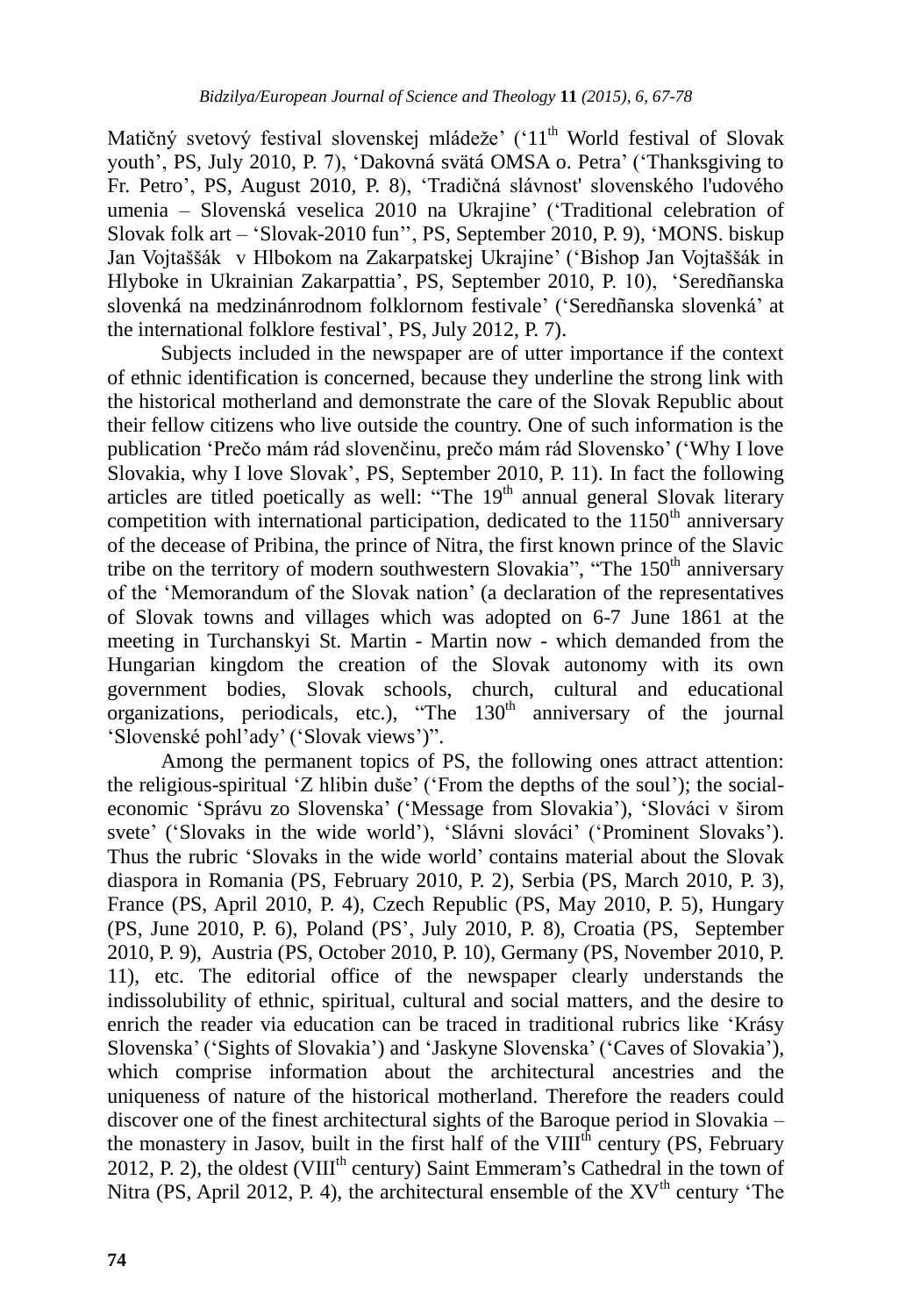town of Saint Anton", enlisted by the UNESCO as an architectural site (PS, May 2012, P. 5), the oldest Gothic building in Slovakia – Saint Jacob"s Church in Levoča (PS, June 2012, P. 6), Basilica of the Visitation of the Blessed Virgin Mary in Levoča on Mariánska hora (PS, July 2012, P. 7), The (Blue) Church of Saint Elizabeth in Bratislava (PS, August 2012, P. 8), the Basilica of Our Lady of Sorrows in Šaštín-Stráže (PS, September 2012, P. 9), the Spišská Kapitula of the  $XI<sup>th</sup>$  century, which is also often called as 'The Slovak Vatican' (PS, November 2012, P. 11), the Church of Saint John the Baptist in Trnovo (PS, December 2012, P. 12), etc.

The geographical knowledge of the historical motherland develops the communicative links as well via the perception of the national values and valuable orientations as a pivotal component of balanced and sustainable ethnical and cultural consistency. In this respect characterological are the materials of PS which acquaint readers with the unique, one of the three in the world, 'Ochtinská Aragonite Cave not far from Rožňava' (PS, January 2010, P. 1), "Jasovská Cave not far from Košice" (PS, December 2010, P. 2), "Gombasek Cave in Rožňava District', one of the most important caves in the Slovak Karst National Park - it is famous for its narrow drops and was enlisted by the UNESCO world heritage in 1968 (PS, March 2010, P. 3), 'Važecká Cave, situated in the Liptov Basin between the cities of Liptovský Mikuláš and Poprad" (PS, April 2010, P. 4), "Drina Cave on the slope of the Little Carpathians", not far from Smenice (PS, May 2010, P. 5), etc.

The process of ethnic identification of the children audience is facilitated in PS by the permanent rubric 'Aunt Virka's tales' ('Rozprávky tety Vierky'). It worth mentioning that the samples of the fiction literature, printed in the newspaper, are a field of conditional urgency on the one hand, and an effective means of artistic influence on the young readers on the other. We agree with the opinion of the researchers that "the artistic and conceptual-semantic features of a work" that are 'hidden' in its style as a set of 'genes', "spiritual principles of the combination of its different parts" [23], not only reflect the features of the national-stylistic culture but also involve the reader in it. This problem becomes of prior importance under the circumstances of globalization and the person"s being in a foreign language environment; when among the contemporary cultural patterns, the mass-media give prerogative to models of the consumer culture and modern image of carefree life, which is being actively imposed by the information and cultural flows.

An important means of increasing the national self-awareness is the folk song as the phenomenon of certain integrity in the representation of ethnocultural occurrences. The song concentrates the manifestation of the comprehensive spectrum of the peoples" national and ethnic being in their dependence on a certain environment, through folk-poetic images and music. Archetypes providing succession and determining the continuation of popular culture in the present are reflected and reinforced in the minds of people. Mainly folk songs are printed in PS: 'Hey, that, that' ('Ej, totú, totú', March 2010, P. 3), 'One rose, two roses' ('Jedna ruža, dve ruže', April 2010, P. 4), 'One daughter's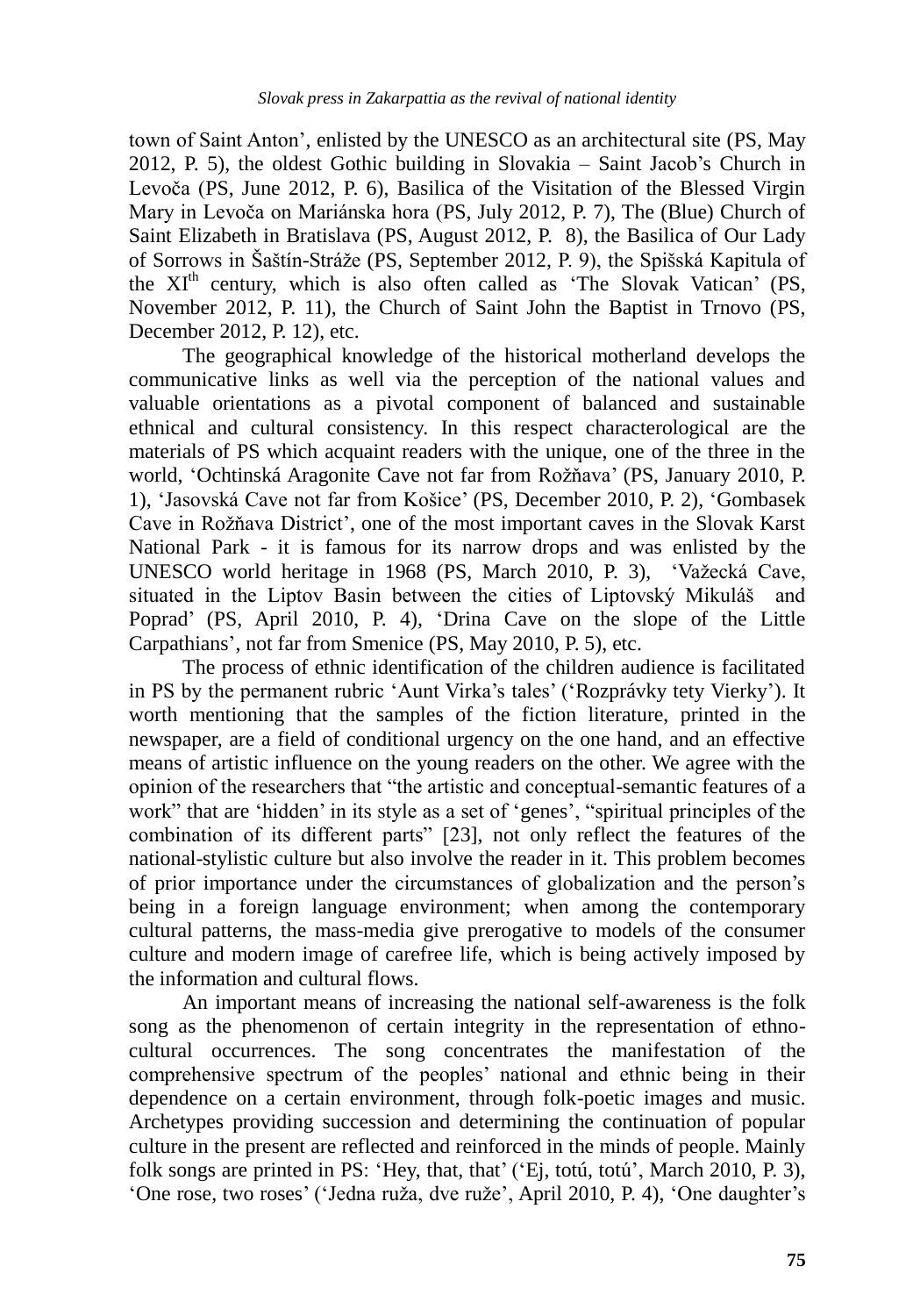mother' ('Jednej dcéry matka', May 2010, P. 5), 'Village in the valley' ('Dedinka v údoli", June 2010, P. 6), "Hilly, hilly, hill" ("Horička, horička, hora", July 2010, P. 7), "Girl, girl, swallow bird" ("Dievča, dievča lastovička", August 2010, P. 8), 'Rises the Sun from behind a sharp rock' ('Vychodi slniecko spoza ostrej skaly', Septembe 2010, P. 9), 'My darling, let me inside' ('Mila moja, pusc me dnuka', November 2010, P. 11), "Hey, Slovaks" ("Hej, slováci", January 2012, P. 1), 'Easter Pentecost' ('Fašiangi, Turice', February 2012, P. 2), 'I'm a fellow from Kapušian" ("Ja parobok z Kapušian", May 2012, P. 5) , "Come, Johnny, the nicest" ("Pridi, Janik premilený"), etc.

The publication of each edition of PS contains such songs together with their musical notes and not only extends the ethnic knowledge of the readers but also deepens the following ethno-differential features as poetic language, historical memory, folk mythology, picture of homeland, national character, spiritual kinship, aesthetic, moral and ethnic sensitivity.

The journal "Dovera" ("Dôvera") promotes national identity among the Slovaks of Zakarpattia It also pursues the policy of gender equality, thus supporting one more type of identification. The fact that the periodical prints its materials in Slovak and Ukrainian as well can be treated as a significant advantage, at least in the area of intercultural communication. It broadens the reader-audience and allows other ethnic groups to get to know the national cultural traditions and the heritage of Slovaks. This is also confirmed by the letter sent to the editorial office and written by an Ukrainian reader in which she points out the materials which were especially interesting and useful for her in the process of acquainting with the Slovak ethnos (D, October-December 2001, Č. 4, str. 1). The eagerness of the editors to acquaint their readers with the representatives of other cultures is seen in the articles entitled "Roma in Ukraine" ("Rómovia na Ukrajine", D, October-December 2001, Č. 4, str. 9), "His pictures are the sisters of the Japanese ikebana" ("Jeho mal"by sú sestrami japonských ikebán", D, October-December 2001, str. 10–11), "A doll is not only fun" ("Bábika – nie je len zábavka", D, October-December 2001, str. 12).

The rubric "Scientific horizon" attracts the attention which includes the following materials: "The ties between scientists are becoming stronger" (about the scientific conference "Ukrainian-Slovak relationships in the field of language, literature and history' which took place at the base of the Uzhhorod National University) along with "Congratulations to the new head of the department" (about the scientific activity of Ljubitsa Babota, who led the Department of Ukrainian Language and Literature of Philosophical Faculty of the University of Prešov). The national cultural societies are of important role in the process of the national cohesion of the ethnicity, that is why the material entitled "10 years of the Organization of Slovaks of Uzhhorod" ("10 rokov Spolku Slovákov v Užhorode', D, October-December 2001, Č. 4, str. 4–5) is very actual and is represented in the form of an interview with the head of the organization – Ivan Latko.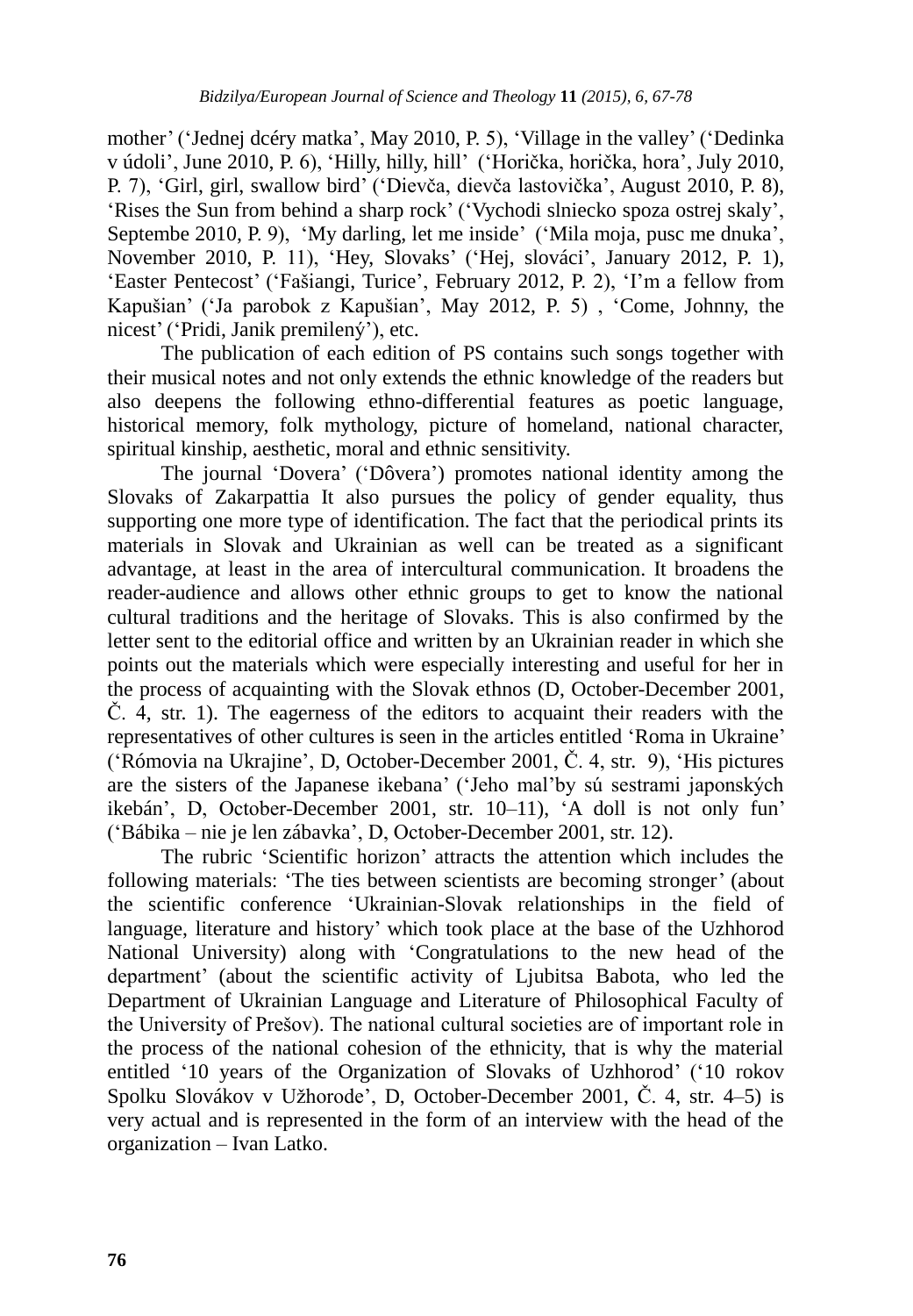Some of the articles of the newspaper "Dovera" are of advising or joking character and according to their content, they are international to attract a greater number of readers: 'The child has fever, what are you going to do?' ('Diet'a má teplotu – čo urobíte?", D, October-December 2001, Č. 4, str. 20); "Peanut butter in glass" ("Oreškový krém v pohárogh", October-December 2001, Č. 4, str. 21); 'Cake with cherry and nut' ('Višňovo-oreghová torta', D. October-December 2001, Č. 4, str. 21).

The "Slovak word" newspaper looks the most professional and mass publication according to its thematic content, quality of materials, illustration level, technical design (18 pages of A×3 format) and its stated circulation. The use of info graphics and photo illustrations, the professional selection of fonts, colour and the overall good layout support the statement.

The majority of the materials inserted in the "Slovak word" (7 April 2012,  $\mathcal{N}_2$  1) has a bright national and cultural or cultural communication colouring. However, considering the fact that the newspaper did not become regularly published, because it had not find a financial support, we will not go into deep analysis of materials and generalizations. To our mind, this publication could potentially have an immense effect on the formation of the ethnic awareness of the Slovaks of Zakarpattia. This fact has been confirmed by the level of the materials of the first and, unfortunately, yet the last copy of the newspaper.

#### **4. Conclusions**

The analysis of the Slovak press of Zakarpattia confirms its positive effect on the rebirth and formation of the own ethnic identity. These mass-media often appear as means of learning of the historical past, the achievements of culture, are a means of native language and intercultural communication. At the same time the periodicals facilitate finding of national and cultural marks, finding one"s own identity in the global, oversaturated with information of unstable world. However, the process of the facilitating the rebirth of national identity, by the mass-media, popularization of mutual understanding through getting known with other cultures, respect and peaceful international cohabitation request not only understanding on the level of governments but also repeated financial support of such mass-media, since the mentioned issues belong to the problems of producing intercultural strategy along with national and information safety.

#### **References**

- [1] E. Erikson, *Life history and the historical moment*, Norton & Company, New York, 1975, 283.
- [2] E. Erikson, *Identity: Youth and Crisis*, Russian translation, Progress, Moskwa, 1996, 340.
- [3] C. Taylor, *Multiculturalism and "The Politics of Recognition"*, Altepres, Kyiv, 2004, 172.
- [4] E. Giddens, *Whispered World: how globalization change the our lives*, Russian translation, Izdatel'stvo "Ves' mir", Moskva, 2004, 120.